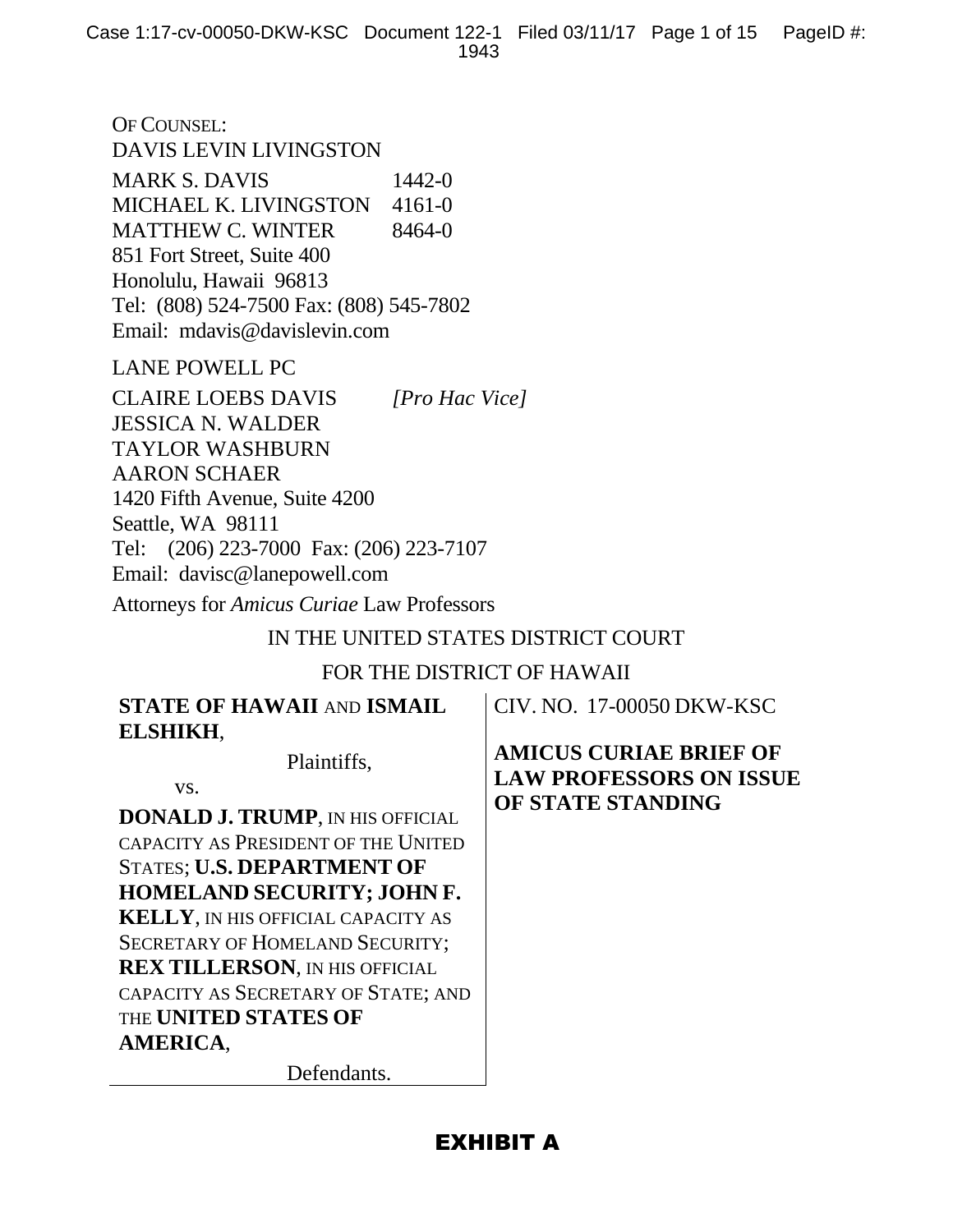# **AMICUS CURIAE BRIEF OF LAW PROFESSORS ON ISSUE OF STATE STANDING**

## **I. INTERESTS OF** *AMICUS CURIAE*

The non-party law professors are Todd Aagaard of Villanova University, Robin Kundis Craig of the University of Utah, Brigham Daniels of Brigham Young University, Lincoln L. Davies of the University of Utah, Noah Hall of Wayne State University, Alexandra B. Klass of the University of Minnesota, David Owen of the University of California-Hastings, Zygmunt J. B. Plater of Boston College, Alexander T. Skibine of the University of Utah, Lisa Grow Sun of Brigham Young University, Joseph P. Tomain of the University of Cincinnati, and Amy J. Wildermuth of the University of Utah ("the Law Professors"). The Law Professors research, teach, and write on federal courts, constitutional law, and administrative law. We are scholars who have spent considerable time studying state standing. As such, our interest is in ensuring that the Court's decision on standing is consistent with this complex and evolving body of law. The Law Professors maintain a neutral position on the underlying merits of the case, and therefore do not file this brief in support of either party.

## **II. INTRODUCTION**

The State of Hawaii ("Hawaii" or "State") has brought a challenge to the Executive Order issued on March 6, 2017 ("Executive Order"), asserting claims under the U.S. Constitution as well as several federal statutes, and seeking a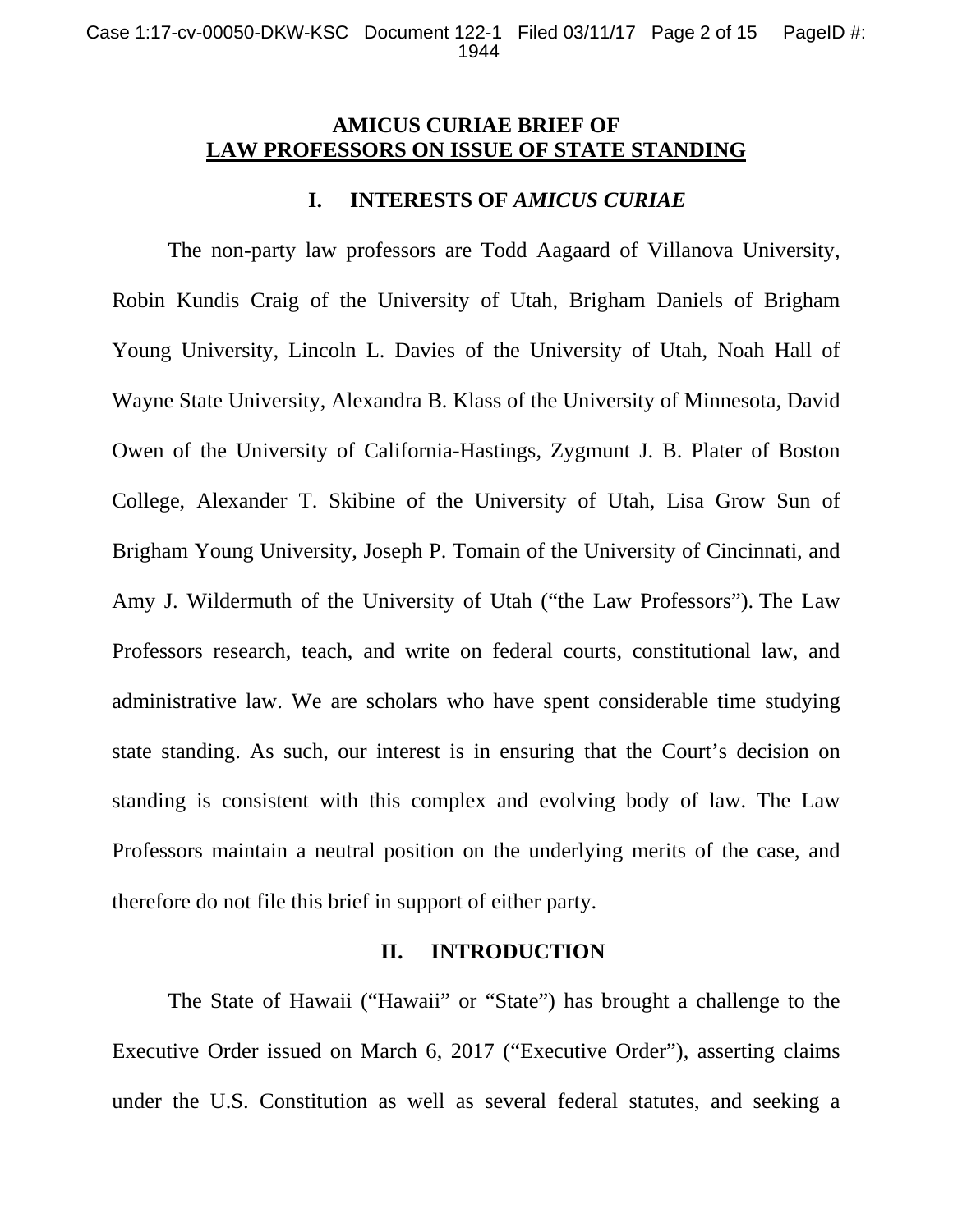temporary restraining order ("TRO") barring enforcement of the Executive Order. *See* Plaintiffs' Motion for Temporary Restraining Order ("TRO Motion") (Dkt. 65).

There are few cases that address issues of state standing, and, as a result, the Supreme Court has provided limited guidance in this area. *Amici* offer this brief to provide our insight as to the appropriate analysis under existing law.[1](#page-2-0) Based on our analysis of the factual pleadings and supporting declarations filed by Hawaii, we conclude that the State has properly asserted standing based on its interests to bring this action and pursue a TRO.

# **III. ARGUMENT**

When analyzing state standing, the first task is to identify the interest being asserted by the state. In *Alfred L. Snapp & Son, Inc. v. Puerto Rico ex rel. Barez*, 458 U.S. 592 (1982), the Supreme Court articulated three categories of potential interests for a sovereign seeking to bring suit:

(1) proprietary interests,

(2) quasi-sovereign interests, and

(3) sovereign interests.

<span id="page-2-0"></span> <sup>1</sup> This brief draws from two of the principal drafter's articles: Amy J. Wildermuth, *Why State Standing in* Massachusetts v. EPA *Matters*, 27 J. LAND, RESOURCES, & ENVTL. L. 273 (2007), and Kathryn A. Watts & Amy J. Wildermuth, Massachusetts v. EPA: *Breaking New Ground on Issues Other Than Global Warming*, 102 NW. U. L. REV. 1029 (2008), 102 NW. U. L. REV. COLLOQUY 1 (2007).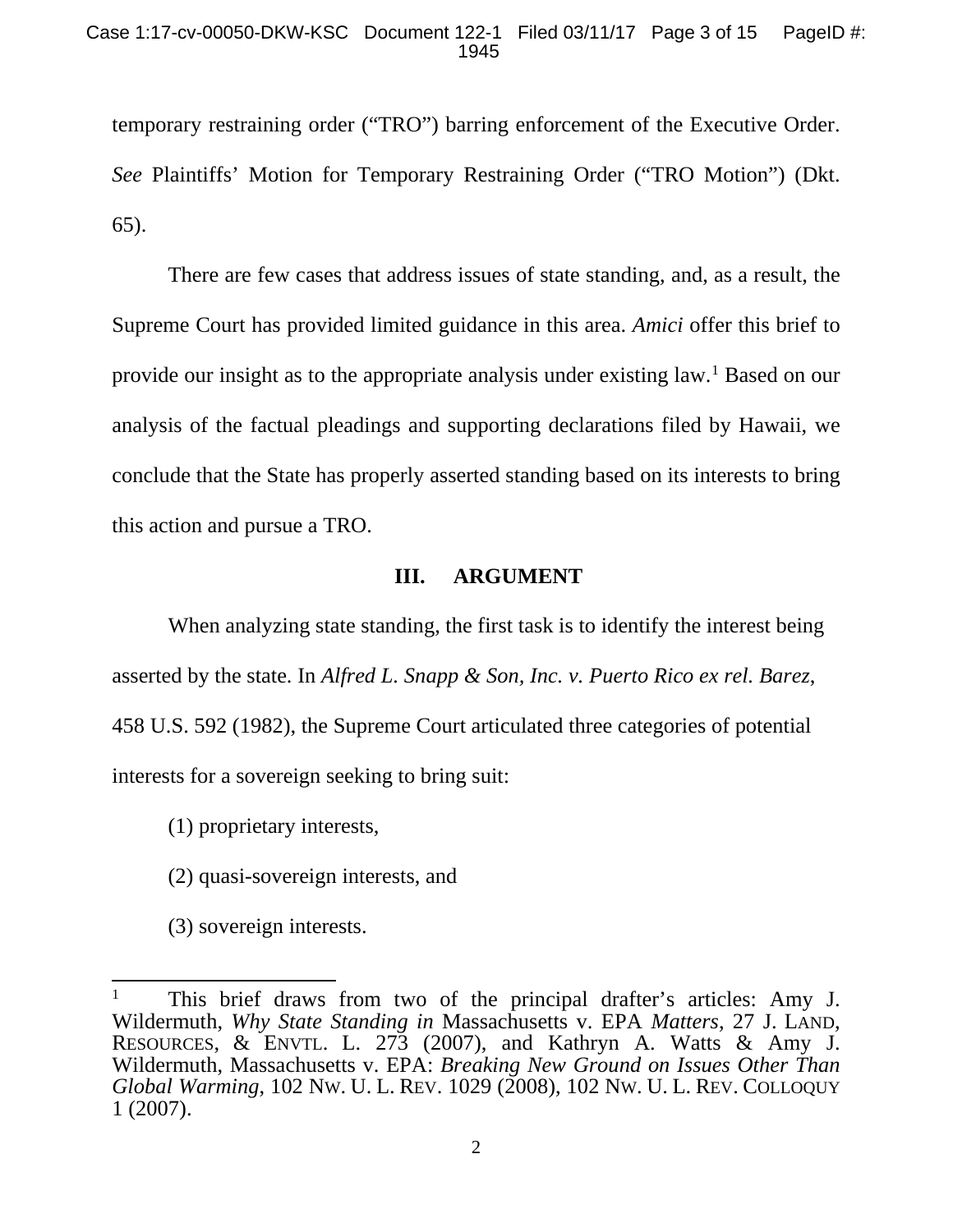*Id.* at 601–02. Because the standing analysis varies by the type of interest asserted, it is essential to first identify the interest(s) at stake.

In this case, Hawaii has asserted that the Executive Order implicates interests within each of these three categories. This brief will focus on Hawaii's proprietary interests and quasi-sovereign interests as examples of how to identify these interests and apply the standing analysis.

### **A. Proprietary Interests**

Proprietary interests are direct interests of a state, such as ownership of land or participation in a business venture. *Id.* These are interests of the same kind that a private party would assert in litigation. *Id.*

When a state asserts an injury to or interference with its proprietary interest, the Article III standing analysis should be no different than the one that would be applied to a case brought by a private plaintiff. *Cf. id.* at 611 (Brennan, J., concurring) ("At the *very* least, the prerogative of a State to bring suits in federal court should be commensurate with the ability of private organizations."). Courts therefore have required that states asserting a proprietary interest satisfy the wellknown requirements of *Lujan v. Defenders of Wildlife*, 504 U.S. 555 (1992) for Article III standing, namely, demonstrating (1) an actual and concrete injury (or "injury-in-fact"); (2) that this injury is traceable to the defendant's conduct; and (3) that a favorable decision will likely redress the injury. *Id.* at 560–61; *see also*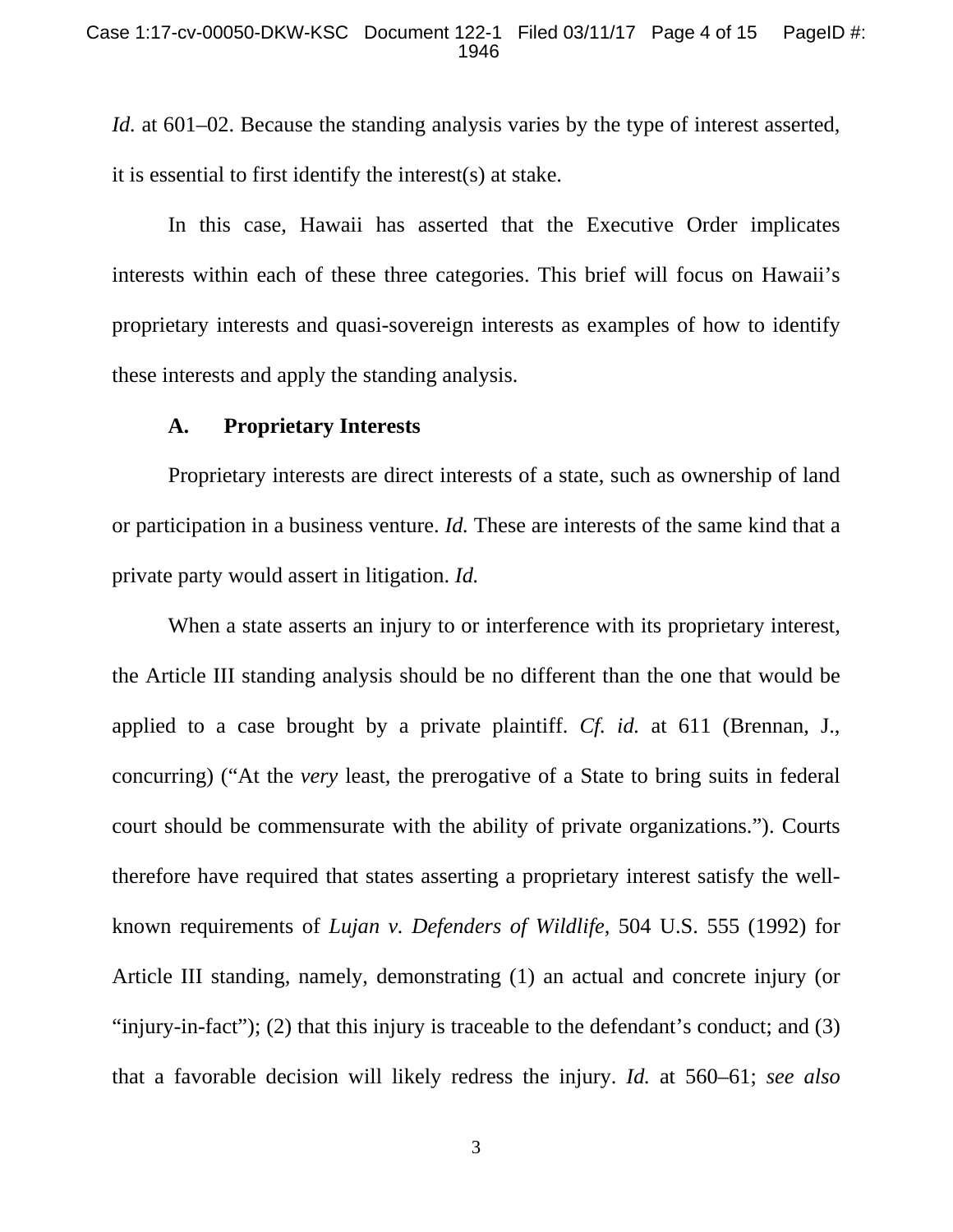*Washington v. Trump*, 847 F.3d 1151, 1158–61 (9th Cir. 2017) (applying *Lujan*  factors in analyzing state standing based on alleged harm to proprietary interests).

Here, Hawaii asserts two main proprietary injuries stemming from the Executive Order. The first is the negative financial impact that the Executive Order will have on the University of Hawaii. Like most state universities, the University of Hawaii is an arm of the state. *See* Haw. Const. art. 10, §§ 5, 6; Haw. Rev. Stat. § 304A-103 (2011); *see also Mukaida v. Hawaii*, 159 F. Supp. 2d 1211, 1221 (D. Haw. 2001).

The financial impact of the Executive Order on the university is clear. The university has an established record of recruiting students from the six affected countries. For example, it estimates that twenty-three of its current graduate students hail from those countries. Supplemental Declaration of Risa E. Dickson ("Supp. Dickson Decl.") (Dkt. 66-6, Ex. D-1) ¶ 7.

The prospective students who are without visas as of March 16, 2017, however, are banned. As a result, the University of Hawaii will not be able to collect the money that those students would have paid to attend. *Id.* ¶¶ 7–8 ("Individuals who are neither legal permanent residents nor current visa holders will be entirely precluded from considering our institution.").

In addition, the University of Hawaii has hired and supported many faculty members and visiting scholars from the six listed countries: "The University also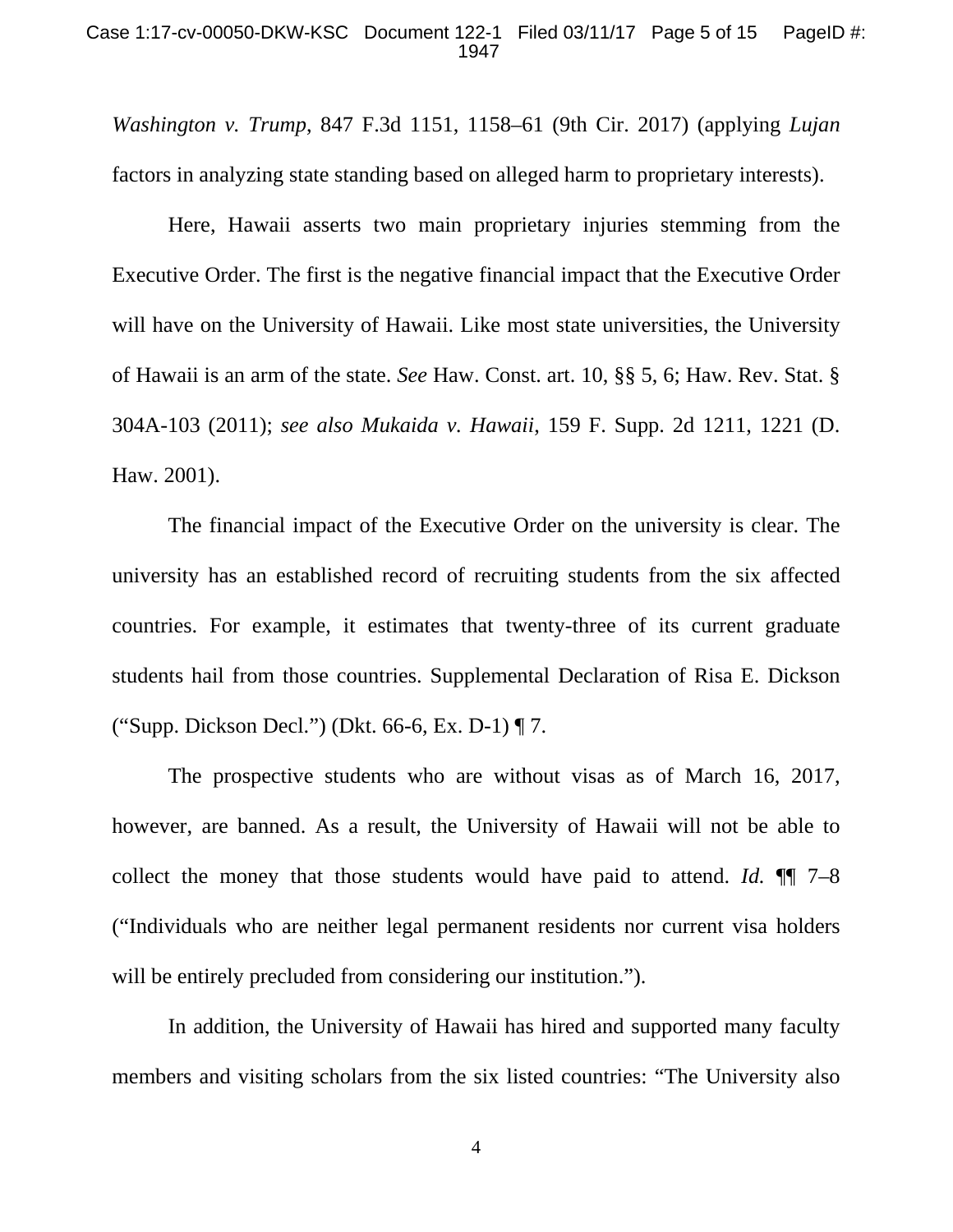has employees including faculty from two of the designated countries, namely Iran and Sudan, who are here on immigrant visas. In addition, the University has at least 29 visiting faculty members and scholars with valid visas from the six countries affected by the new Executive Order." *Id.* ¶ 7. The University of Hawaii will no longer be able to recruit and hire faculty or staff from the affected countries, or host visiting faculty and scholars from those areas, if they are without valid visas on March 16, 2017. This will be a significant loss for the university because those in faculty, scholarly, or other academic professional roles often perform highly specialized work for which it is difficult to find replacements. The university's cost of finding others to perform the same tasks is expected to be higher than the cost of recruiting such academic professionals from an open and free market of job seekers, allowing for selection of individuals from all over the world.

The Ninth Circuit cited similar injuries asserted by the states of Washington and Minnesota in *Washington v. Trump*, 847 F.3d at 1158–61, in concluding that "the States have alleged harms to their proprietary interests traceable to the [previous version of the] Executive Order."[2](#page-5-0) *Id.* at 1161. In particular, the Ninth Circuit observed that, under the prior Executive Order, "some [nationals of the

<span id="page-5-0"></span><sup>&</sup>lt;sup>2</sup> As Hawaii explains in its Complaint, the March 2017 Executive Order currently under challenge was preceded by a similar order issued on January 25, 2017. The prior Executive Order was the subject of the *Washington v. Trump* litigation. Complaint ¶¶ 47–71.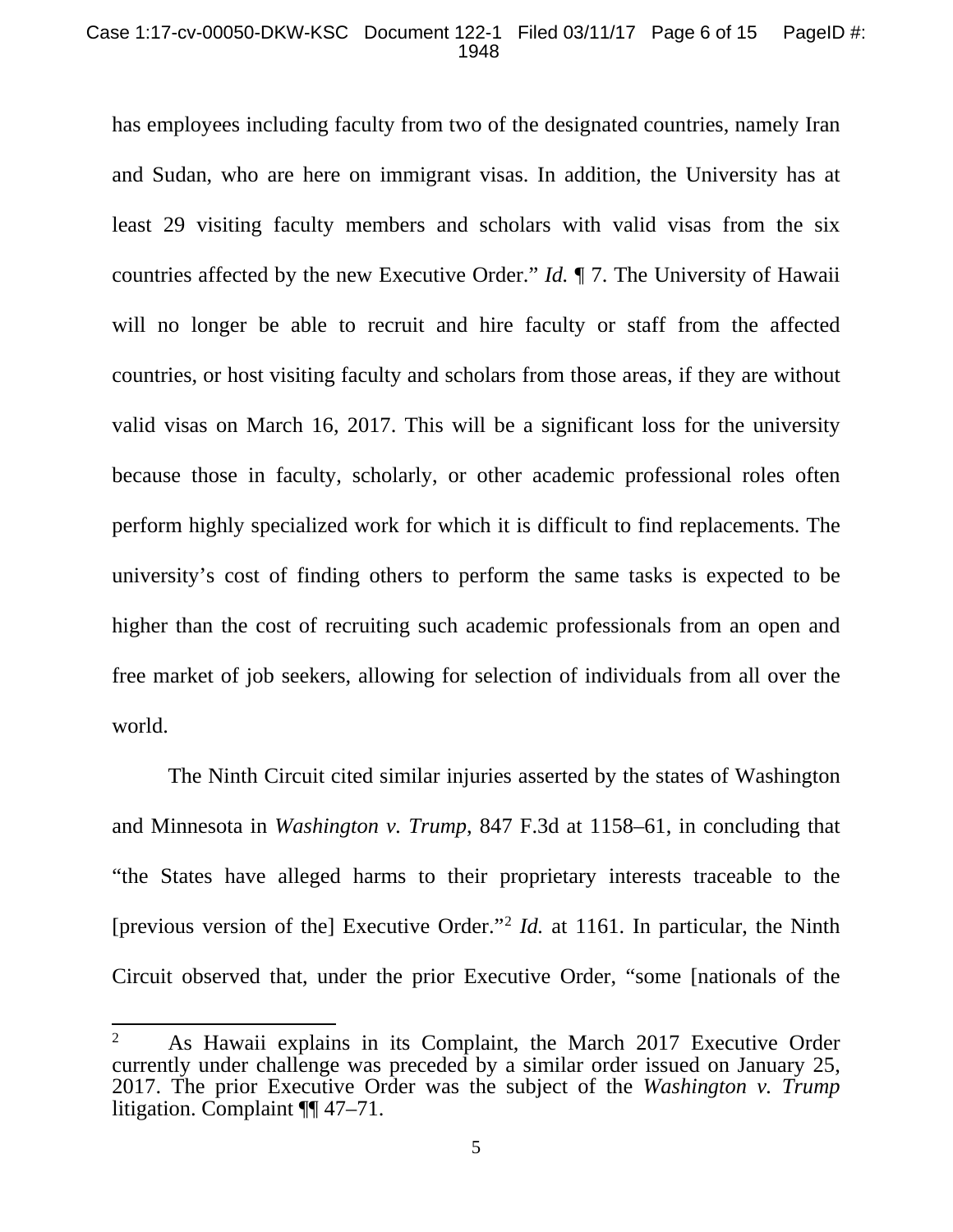### Case 1:17-cv-00050-DKW-KSC Document 122-1 Filed 03/11/17 Page 7 of 15 PageID #: 1949

affected countries] will not enter state universities, some will not join those universities as faculty, some will be prevented from performing research, and some will not be permitted to return if they leave." *Id.*<sup>[3](#page-6-0)</sup> Here, Hawaii has similarly asserted that the Executive Order will constrain its ability to attract and retain faculty and students, and has therefore alleged "a concrete and particularized injury to [its] public universities" sufficient to ground Article III standing. TRO Motion at 46 (quoting *Washington*, 847 F.3d at 1159).[4](#page-6-1)

Beyond alleging that the Executive Order will deprive the University of Hawaii of tuition-paying students and hard-to-replace academic personnel, the State also asserts that the Executive Order will "have the effect of depressing international travel to and tourism in Hawai'i," which "directly harms Hawaii's businesses and, in turn, the State's revenue." Complaint ¶ 100.[5](#page-6-2) According to

 $\overline{a}$ 

<span id="page-6-0"></span>The Ninth Circuit also noted that if the prior Executive Order continued in effect, the University of Washington "will lose its investment" in visa applications for medicine and science interns barred under that Order from entering the country. *Washington*, 847 F.3d at 1159–60.

<span id="page-6-1"></span><sup>&</sup>lt;sup>4</sup> The Ninth Circuit's opinion appears to conflate two distinct concepts: (1) a state's standing to sue based on an injury to its own proprietary interests in the form of financial harm suffered by the state's universities; and (2) a state's "thirdparty" standing "to assert the rights of the students, scholars, and faculty," *Washington,* 847 F.3d at 1159–61. What the Ninth Circuit calls "third-party" state standing might be better classified as "quasi-sovereign" standing, which is analytically distinct from proprietary-interest state standing. Notwithstanding this distinction, the Ninth Circuit correctly held that financial harm to state universities is a valid basis for a state to claim Article III standing. *Id.* at 1161 (identifying harm to state universities as an injury to a state's "proprietary interests").

<span id="page-6-2"></span><sup>5</sup> *See also* Supplemental Declaration of Luis P. Salaveria ("Supp. Salaveria Decl.") (Dkt. 66-4, Ex. C-1),  $\P\P$  6–10 ("I expect, given the uncertainty the new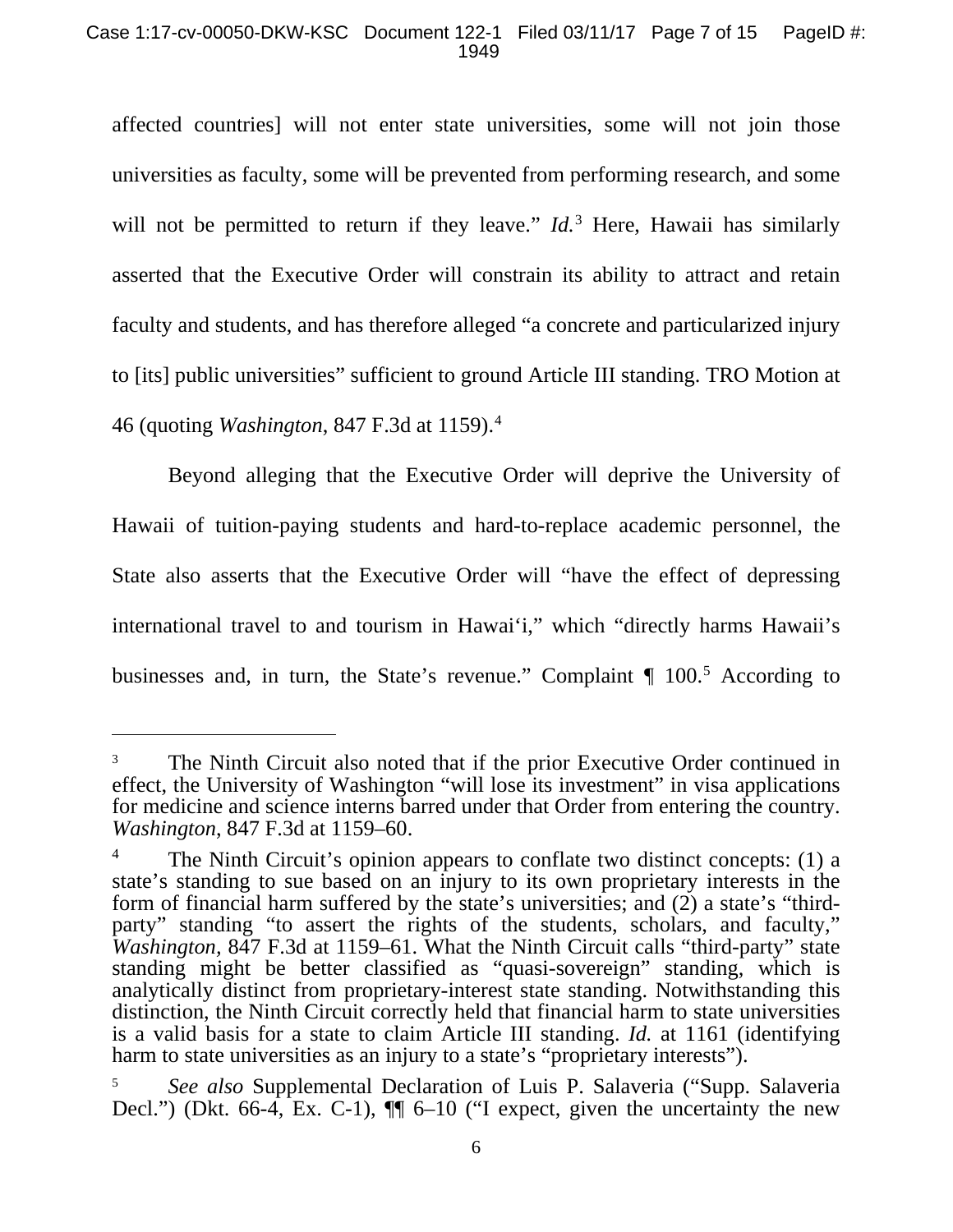### Case 1:17-cv-00050-DKW-KSC Document 122-1 Filed 03/11/17 Page 8 of 15 PageID #: 1950

Hawaii, tourism is the State's "lead[ing] economic driver," accounting for \$15 billion in spending in 2015. *Id.*  $\parallel$  18. A decline in tourism would have a direct effect on the State's revenue. For example, as part of the draw for tourists, Hawaii has 51 state parks encompassing approximately 30,000 acres. *See* About Our Parks, Hawaii Department of Land and Natural Resources, Division of State Parks, at http://dlnr.hawaii.gov/dsp/parks/about-our-parks/ (last visited on March 20, 2017). These parks rely on fees charged for various activities, such as camping, which generate significant revenue for the State. When nationals from the designated countries are banned from visiting the United States, they will not be able to visit Hawaii's many state parks, which will result in a direct loss of revenue to the State.

As the Fifth Circuit held in *Texas v. United States*, 809 F.3d 134 (5th Cir. 2015), *aff'd by an equally divided Court*, 136 S. Ct. 2271 (2016), a state's "financial loss[es]" stemming from a federal action constitute a concrete and immediate injury to the state's proprietary interests for the purposes of standing. *Id.* (considering the administrative costs imposed on the state by a federal law requiring that the state issue drivers' licenses to undocumented aliens); *see also Wyoming v. Oklahoma,* 502 U.S. 437, 448 (1992) (holding that a state has standing

 $\overline{a}$ 

executive order and its predecessor have caused to international travel generally, that these changing policies may depress tourism, business travel, and financial investments in Hawaii.").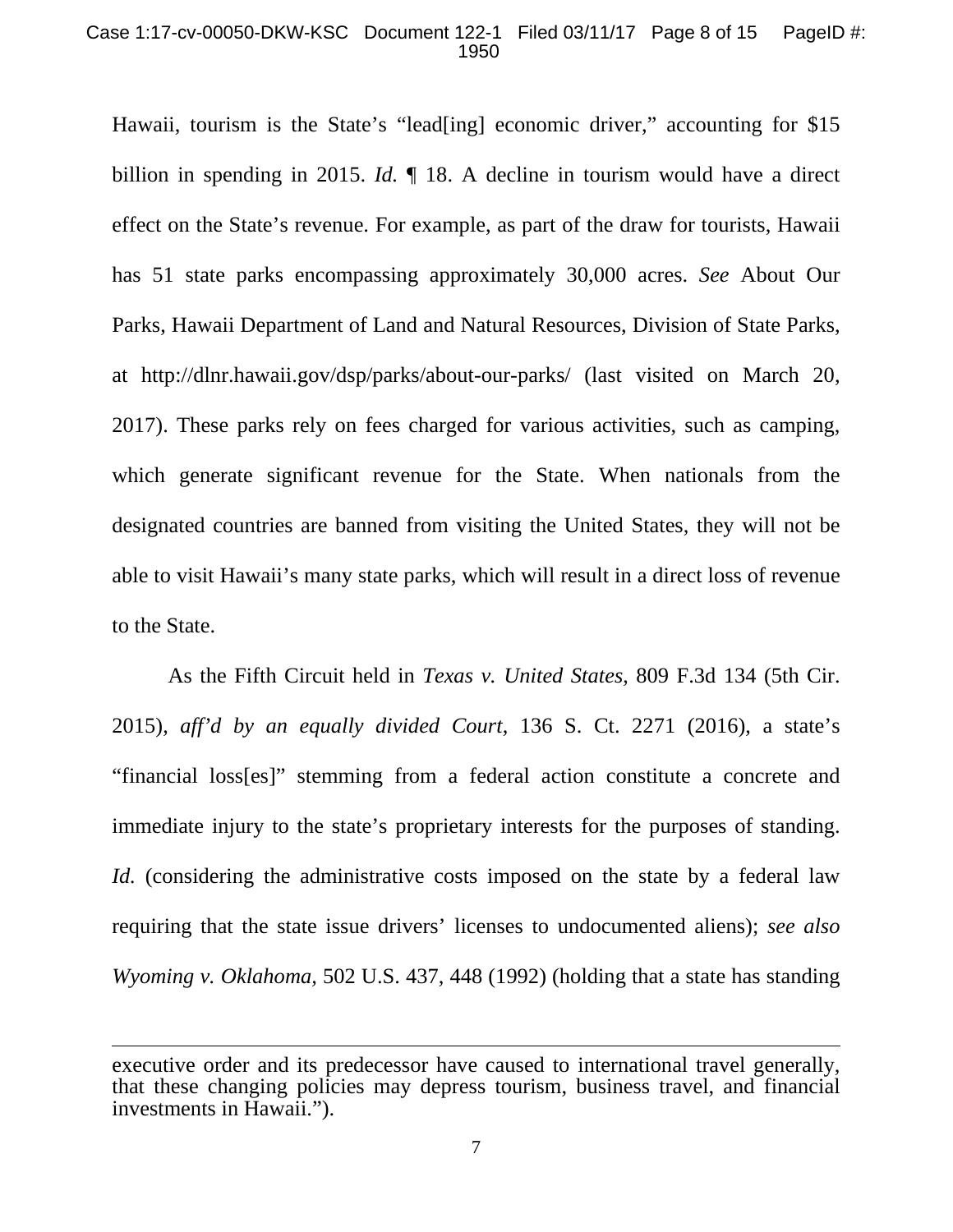### Case 1:17-cv-00050-DKW-KSC Document 122-1 Filed 03/11/17 Page 9 of 15 PageID #: 1951

to sue where it alleges "a direct injury in the form of a loss of specific tax revenues").

Although the financial injuries alleged by Hawaii could be substantial, even limited monetary harm can satisfy Article III standing. Indeed, when any financial damage is alleged, injury-in-fact for standing purposes "is often assumed without discussion." *Danvers Motor Co., Inc. v. Ford Motor Co.*, 432 F.3d 286, 293 (3rd Cir. 2006). This principle applies to state as well as private plaintiffs. *Texas,* 809 F.3d at 155 (state had proprietary-interest standing because it would incur "a minimum of \$130.89" in administrative costs in connection with each license issued); *see also Preminger v. Peake*, 552 F.3d 757, 763 (9th Cir. 2008) (holding that an injury-in-fact "may be minimal," and relying on *United States v. Students Challenging Regulatory Agency Procedures (SCRAP)*, 412 U.S. 669, 689 n.14 (1973), which noted that the Supreme Court has "allowed important interests to be vindicated by plaintiffs with no more at stake in the outcome of an action than a fraction of a vote, a \$5 fine and costs, and a \$1.50 poll tax").

Hawaii has demonstrated (1) that its institutions of higher education will suffer monetary damage, and that it is likely to suffer a loss of revenue due to a decline in tourism; (2) that such monetary harm will be a direct result of the Executive Order; and (3) that it would not lose that money in the absence of the Executive Order. As a result, the State has satisfied the traditional *Lujan* test for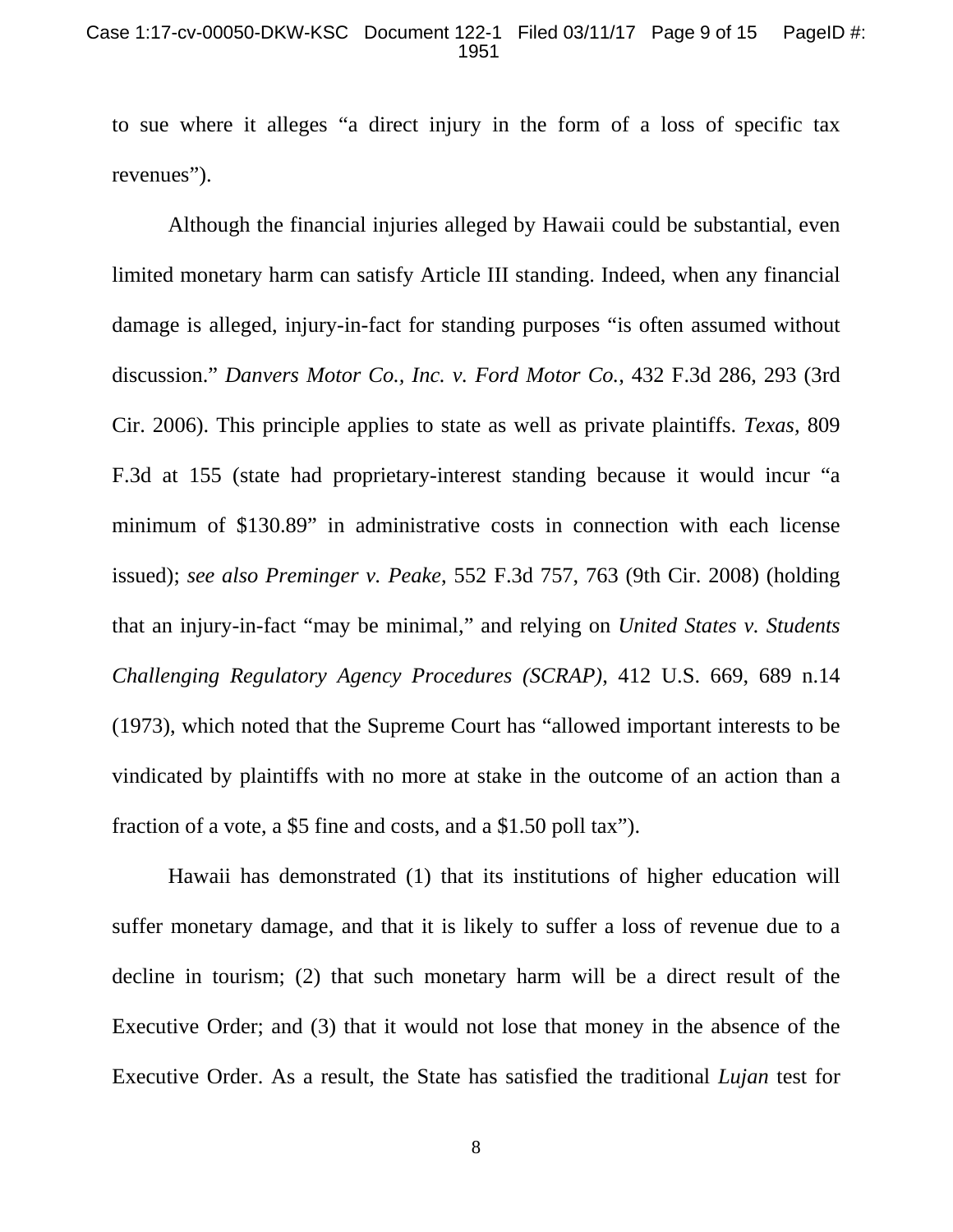Article III standing to sue, as is required when a state asserts harm to its proprietary interests.

## **B. Quasi-Sovereign Interests**

Hawaii also has asserted standing based on its quasi-sovereign interests, *i.e.*, in its role as *parens patriae* for its citizens. Quasi-sovereign interests are difficult to describe, and "admittedly vague." 13A CHARLES ALAN WRIGHT ET AL., FEDERAL PRACTICE AND PROCEDURE JURIS. 2D § 3531.11, at 31 (1984). When a state brings suit based on quasi-sovereign interests, it "must articulate an interest apart from the interests of particular private parties." *Snapp*, 458 U.S. at 607.

The Supreme Court has described this separate interest as the state's own interest "in the well-being of its populace," *id.* at 602, and provided two examples: (1) a state's interest in protecting the health and well-being—"both physical and economic"—of its citizens from injuries, such as transboundary pollution; $<sup>6</sup>$  $<sup>6</sup>$  $<sup>6</sup>$  and (2)</sup> a state's interest in seeing that its "residents are not excluded from the benefits that flow from participation in the federal system," including "securing residents from the harmful effects of discrimination." *Id.* at 607–09 (citation omitted).[7](#page-9-1)

<span id="page-9-0"></span> <sup>6</sup> *See, e.g.*, *North Dakota v. Minnesota*, 263 U.S. 365 (1923) (involving flooding) and *Georgia v. Tenn. Copper Co*., 206 U.S. 230 (1907) (involving air pollution in Georgia that was caused by the discharge of noxious gases from the defendant's plant in Tennessee).

<span id="page-9-1"></span><sup>7</sup> As noted in fn. 4, *supra*, the Ninth Circuit held in *Washington v. Trump* that the States had "third-party standing" to "assert the rights of the students, scholars and faculty affected by the Executive Order." 847 F.3d at 1160. Rather than invoke the third-party standing doctrine, the Ninth Circuit could have relied upon the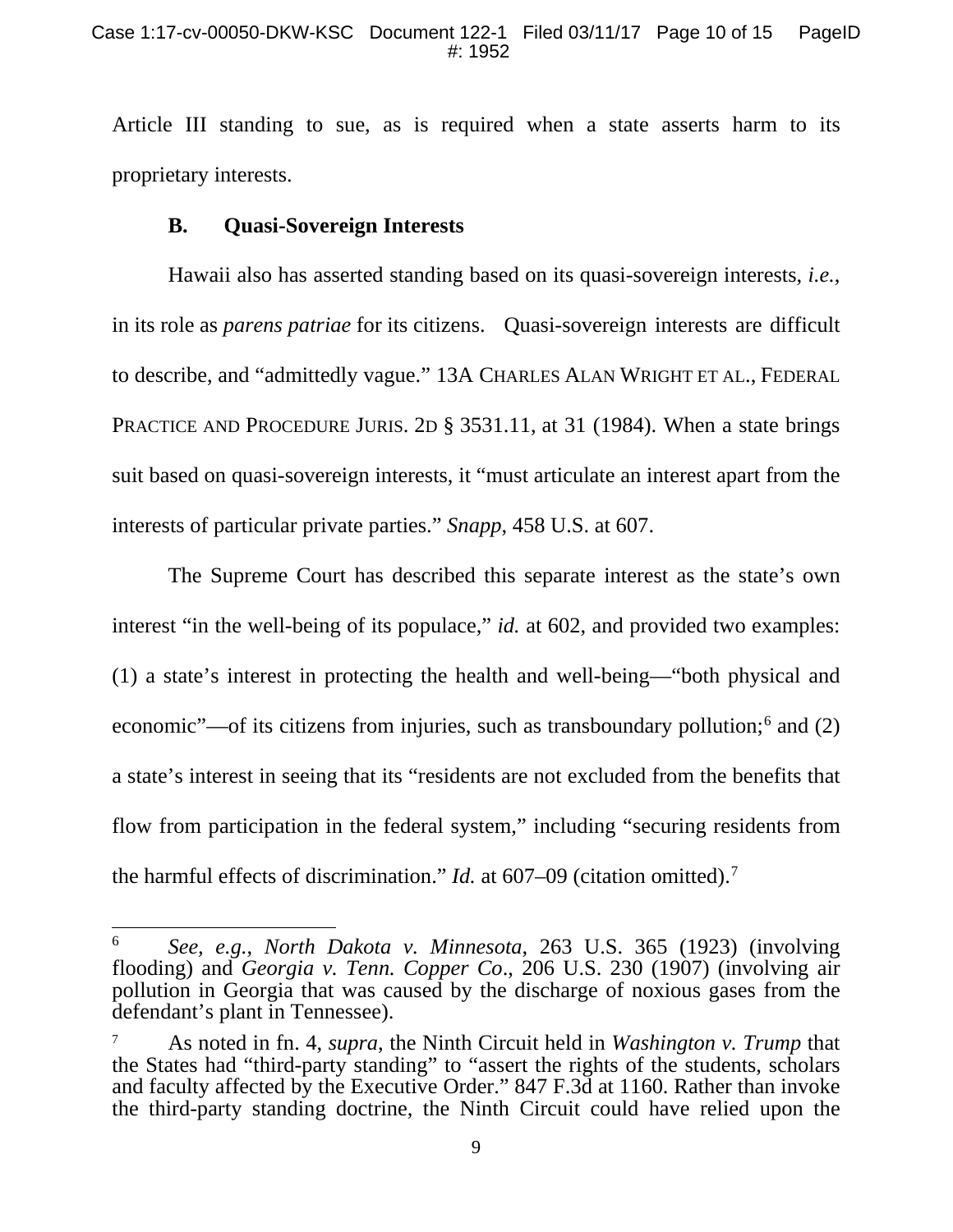Even where a state properly asserts a quasi-sovereign interest, an issue arises whether it should be able to sue to protect its residents from the federal government, because the federal government has a similar duty to protect those same residents. In the past, *Massachusetts v. Mellon*, 262 U.S. 447 (1923) was understood to have barred such suits: states could not sue the federal government based on their *parens patriae* interests unless Congress waived the restriction. *See Maryland People's Counsel v. FERC*, 760 F.2d 318, 322 (D.C. Cir. 1985) (Scalia, J.).

In *Massachusetts v. EPA*, 549 U.S. 497 (2007), however, the Court appears to have lifted the bar to a state litigating against the federal government when a quasi-sovereign interest is at stake. In doing so, the Court explained:

[T]here is a critical difference between allowing a State "to protect her citizens from the operation of federal statutes" (which is what *Mellon* prohibits) and allowing a State to assert its rights under federal law (which it has standing to do). Massachusetts does not here dispute that the Clean Air Act *applies* to its citizens; it rather seeks to assert its rights under the Act.

*Id.* at 520 n.17. Commentators have noted that this footnote seems to confuse the different interests a state might have—namely, it seems to focus on Massachusetts asserting its *own* interests, for which there was traditionally no *Mellon* bar, not those of its residents, for which there would have traditionally been a bar. The

 $\overline{a}$ 

States' *own* quasi-sovereign interest in protecting its residents' well-being and freedom from discrimination.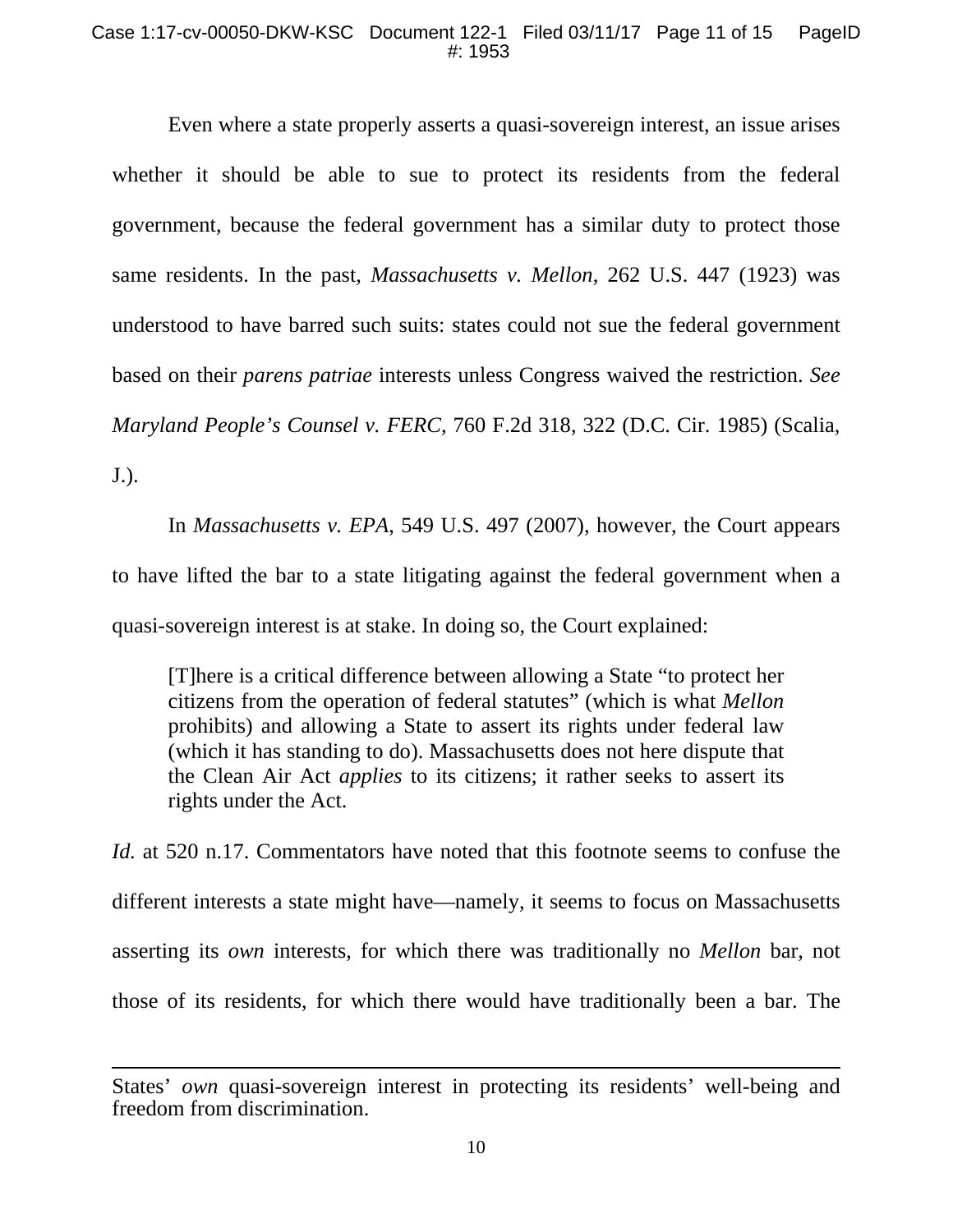#### Case 1:17-cv-00050-DKW-KSC Document 122-1 Filed 03/11/17 Page 12 of 15 PageID #: 1954

Supreme Court, however, has not provided any further clarification on this point. As a result, although *Massachusetts v. EPA* offered little explanation, it now appears that a state can assert Article III standing based on a quasi-sovereign interest of ensuring that its citizens are provided the benefits of federal law, such as when the federal government acts or fails to act in a way that violates federal statutory or constitutional law. *See, e.g.*, Bradford Mank, *Should States Have Greater Standing Rights Than Ordinary Citizens?:* Massachusetts v. EPA's *New Standing Test for States*, 49 WM. & MARY L. REV. 1701, 1769–74 (2008).

In this case, Hawaii has asserted harm to several quasi-sovereign interests. For the purposes of our analysis, we focus on those suffered by the University of Hawaii.

First, as the Ninth Circuit noted in considering the prior Executive Order, the federal government's actions have impacted the education of state residents attending public universities. *Washington*, 847 F.3d at 1160–61; *see also Washington v. Trump*, No. C17-0141JLR, 2017 WL 462040, at \*2 (W.D. Wash. Feb. 3, 2017). By restricting entry from the listed countries, the federal government will block the state universities from attracting and retaining students and faculty from these countries, thus diminishing and devaluing the learning environment that is central to the mission of higher education. Supp. Dickson Decl. ¶¶ 5–9; *see also Grutter v. Gratz*, 539 U.S. 306, 330 (2003) ("student body diversity promotes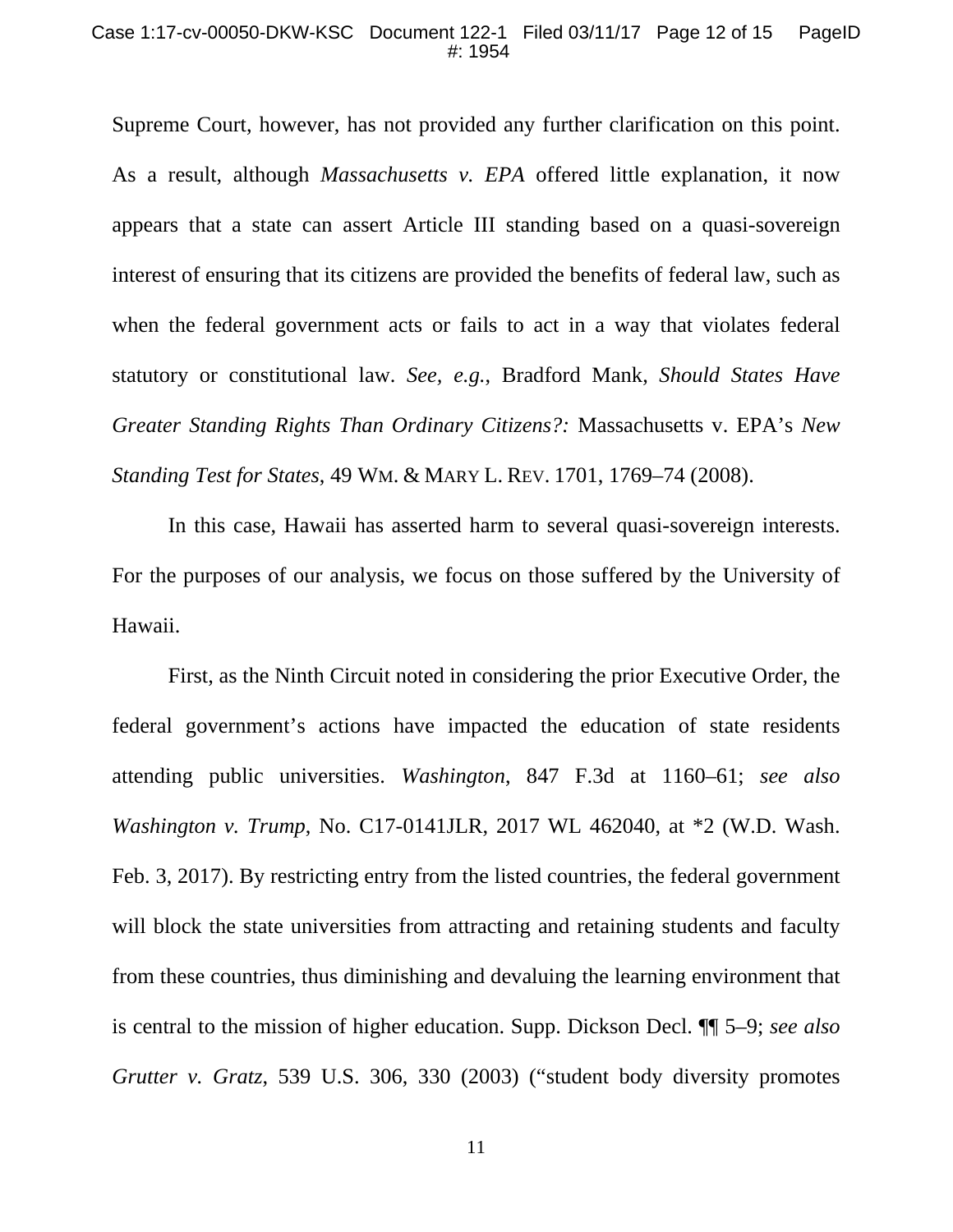#### Case 1:17-cv-00050-DKW-KSC Document 122-1 Filed 03/11/17 Page 13 of 15 PageID #: 1955

learning outcomes, and better prepares students for an increasingly diverse workforce and society").

Second, these restrictions may affect University of Hawaii researchers' ability to do important, sometimes life-saving research. Supp. Dickson Decl. ¶ 5. Many researchers must travel to present their work at conferences. These venues allow researchers to share knowledge quickly as well as to receive critical feedback that moves their work forward. In addition, many researchers must travel to sites where unique raw data or information is located, or to laboratories around the globe to learn new techniques and processes. Hawaii hosts many such conferences and is the home to many research collaboration laboratories and sites. If researchers from the six impacted countries cannot travel to the University of Hawaii to perform or share their work, the work of researchers at the University of Hawaii will be negatively impacted. *See, e.g.*, Henry Fountain, *Science Will Suffer Under Trump's Travel Ban, Researchers Say*, N.Y. TIMES (Jan. 30, 2017).

Once a state asserts a quasi-sovereign interest, the next issue is what further showing is required to establish standing. *Massachusetts* sets forth the Court's most recent articulation of this standard. There, the Supreme Court analyzed the quasi-sovereign interest under the three *Lujan* factors. The dissent pointed out, however, that the Court's analysis appeared to substantially "[r]elax[] Article III standing requirements." *Massachusetts*, 549 U.S. at 536–37 (Roberts, C.J.,

12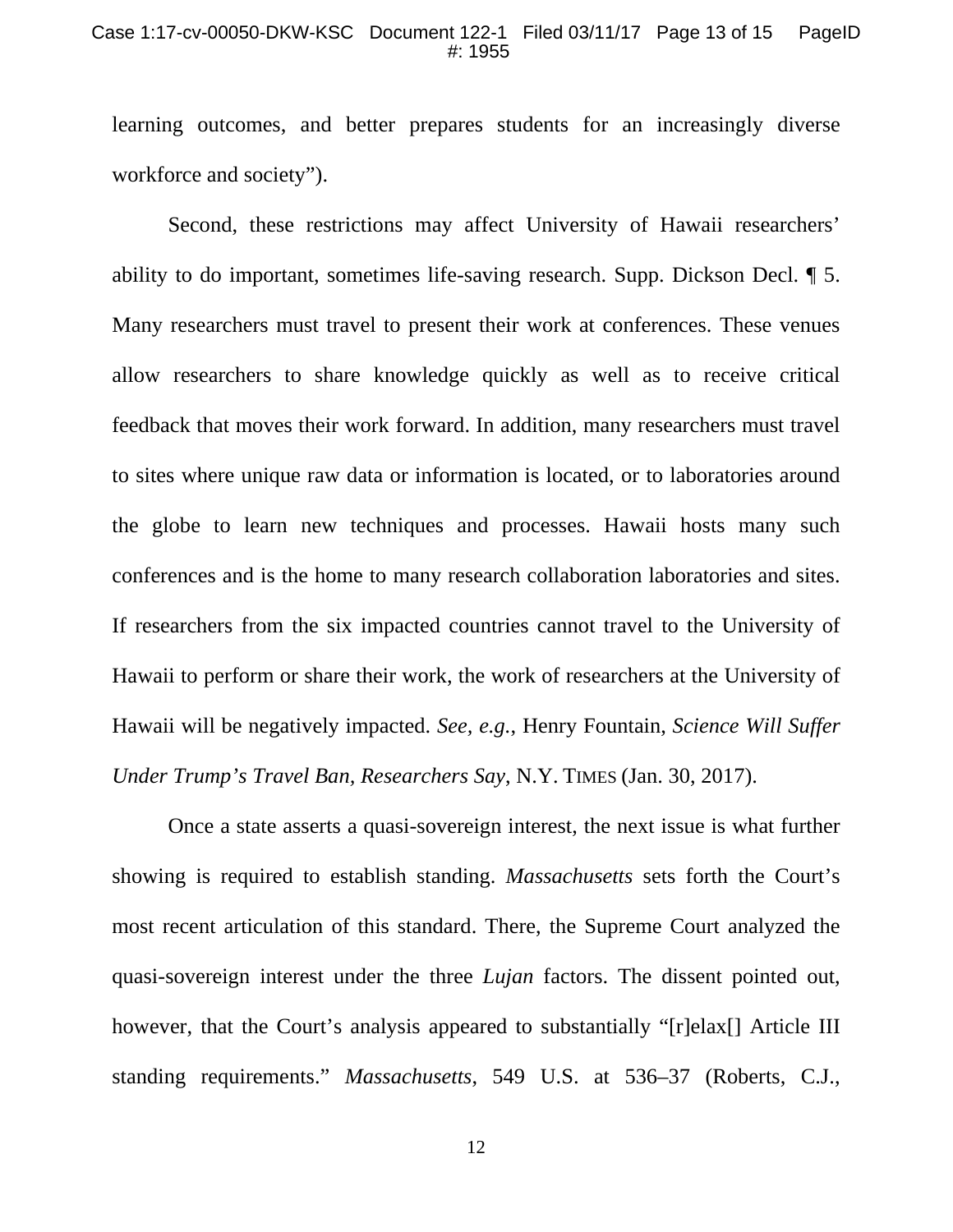## Case 1:17-cv-00050-DKW-KSC Document 122-1 Filed 03/11/17 Page 14 of 15 PageID #: 1956

dissenting). Instead of a more rigid, traditional analysis of the *Lujan* factors, the Court employed a less demanding version of the analysis: a "*Lujan*-lite" version. Applying this standard, the Court held that Massachusetts had standing even though its injury—the loss of coastal lands—would occur many years in the future, and even though the relief sought by the parties was less than certain to substantially remedy that harm. In so holding, the Court acknowledged that its analysis was informed by the notion that states are entitled to "special solicitude" when they assert quasi-sovereign interests. *Id.* at 520.<sup>[8](#page-13-0)</sup>

Because *Massachusetts* appears to have changed much with little explanation, and because there has been little additional guidance from the Court, the path for a state to assert quasi-sovereign interest standing is less clear than the path to assert proprietary standing. Nevertheless, *Massachusetts* remains controlling precedent: It removed the *Mellon* bar to a state bringing suit against the federal government in its role as *parens patriae*, which means Hawaii may base its standing to sue the federal government on its quasi-sovereign interests.

In fact, the quasi-sovereign interests asserted by Hawaii are stronger than those invoked by the Commonwealth in *Massachusetts*. In that case, Massachusetts relied on an injury to coastal lands many years in the future, a lengthy causal chain,

<span id="page-13-0"></span> <sup>8</sup> It is important to note that *Massachusetts v. EPA* limited its standing analysis to territorial injuries. The Court in *Massachusetts* specifically noted, as *Snapp* did, the "direct and important economic consequences" as part of the injury. *Massachusetts*, 549 U.S. 521–22.